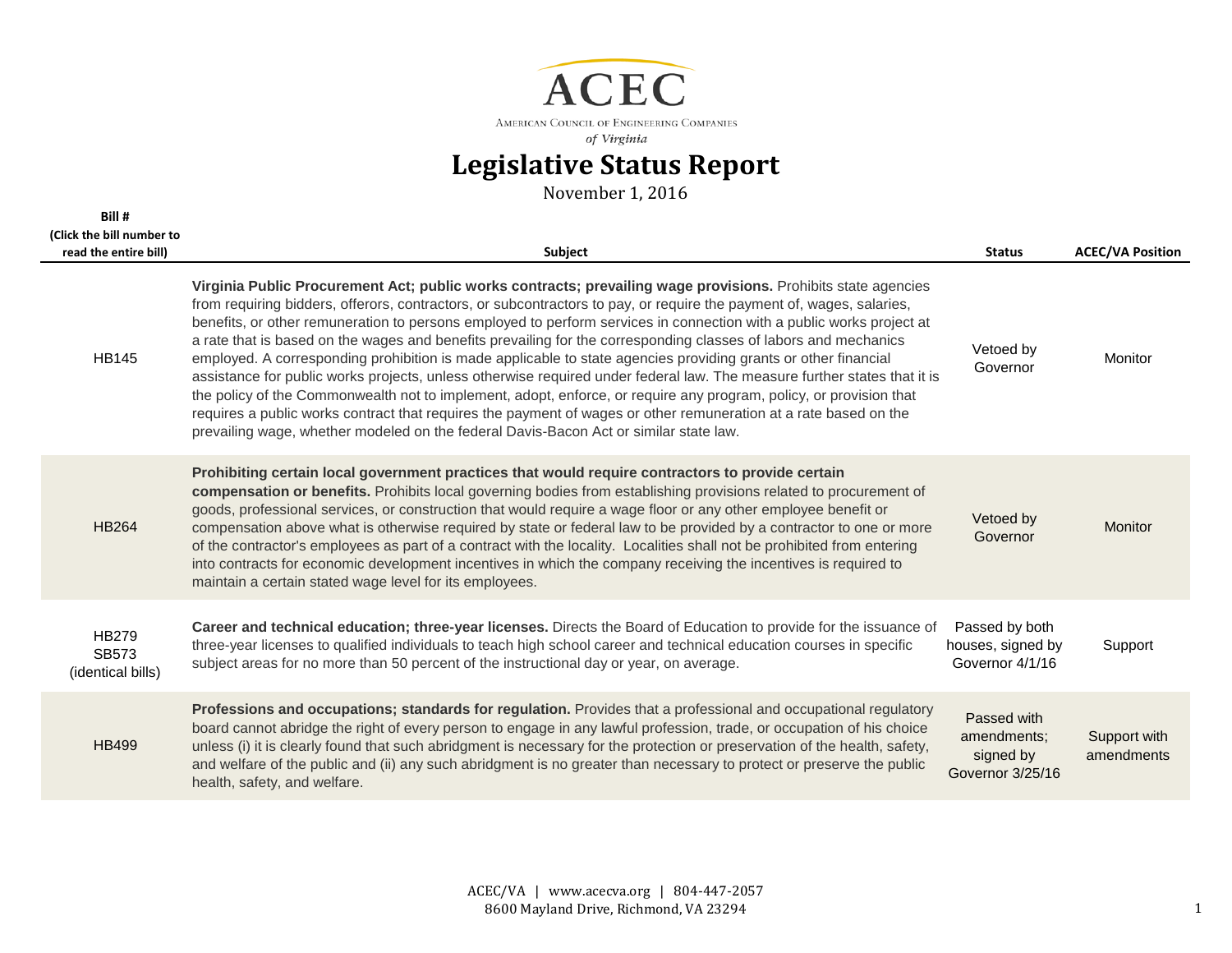

| Bill #<br>(Click the bill number to               |                                                                                                                                                                                                                                                                                                                                                                                                                                                                                                                                                                                                                                                            |                                                         |                           |
|---------------------------------------------------|------------------------------------------------------------------------------------------------------------------------------------------------------------------------------------------------------------------------------------------------------------------------------------------------------------------------------------------------------------------------------------------------------------------------------------------------------------------------------------------------------------------------------------------------------------------------------------------------------------------------------------------------------------|---------------------------------------------------------|---------------------------|
| read the entire bill)                             | Subject                                                                                                                                                                                                                                                                                                                                                                                                                                                                                                                                                                                                                                                    | <b>Status</b>                                           | <b>ACEC/VA Position</b>   |
| <b>HB501</b><br>SB465<br>(identical bills)        | Request for Proposal of design-build projects. Allows for the submission and consideration of alternative technical<br>concepts, defined in the bill, during the Request for Proposal process of a design-build transportation project.                                                                                                                                                                                                                                                                                                                                                                                                                    | Passed by both<br>houses, signed by<br>Governor 3/1/16  | No position               |
| <b>HB558</b>                                      | Onsite sewage systems and private wells; evaluation and design. Directs the State Health Commissioner to<br>develop a plan for the orderly reduction and elimination of evaluation and design services for onsite sewage systems<br>and private wells, which shall provide for the protection of the public health as the Department transitions to accepting<br>only applications that are supported by private site evaluations and designs from a licensed professional engineer or<br>licensed onsite soil evaluator or, for any work subject to regulations governing private wells in the Commonwealth, by<br>a licensed water well system provider. | Passed by both<br>houses, signed by<br>Governor 3/11/16 | Monitor                   |
| <b>HB578</b><br><b>SB169</b><br>(identical bills) | Virginia Public Procurement Act; Request for Proposal for architectural or engineering services. Provides that<br>in the case of the selection process for a Request for Proposal for architectural or engineering services, the public<br>body shall not request or require offerors to list any exceptions to proposed contractual terms and conditions, unless<br>such terms and conditions are required by statute, regulation, ordinance, or applicable capital outlay standards, until<br>after the qualified offerors are ranked.                                                                                                                   | Passed by both<br>houses, signed by<br>Governor 3/11/16 | ACEC/VA<br>sponsored bill |
| <b>HB682</b>                                      | Waiver of teacher licensure requirements; trade and industrial education programs. Permits division<br>superintendents to apply to the Department of Education for an annual waiver of the teacher licensure requirements<br>for any individual whom the local school board hires or seeks to hire to teach in a trade and industrial education<br>program who has obtained or is working toward an industry credential relating to the program area and who has at<br>least 4,000 hours of recent and relevant employment experience, as defined by the Board pursuant to regulation.                                                                     | Passed by both<br>houses, signed by<br>Governor 3/11/16 | Monitor                   |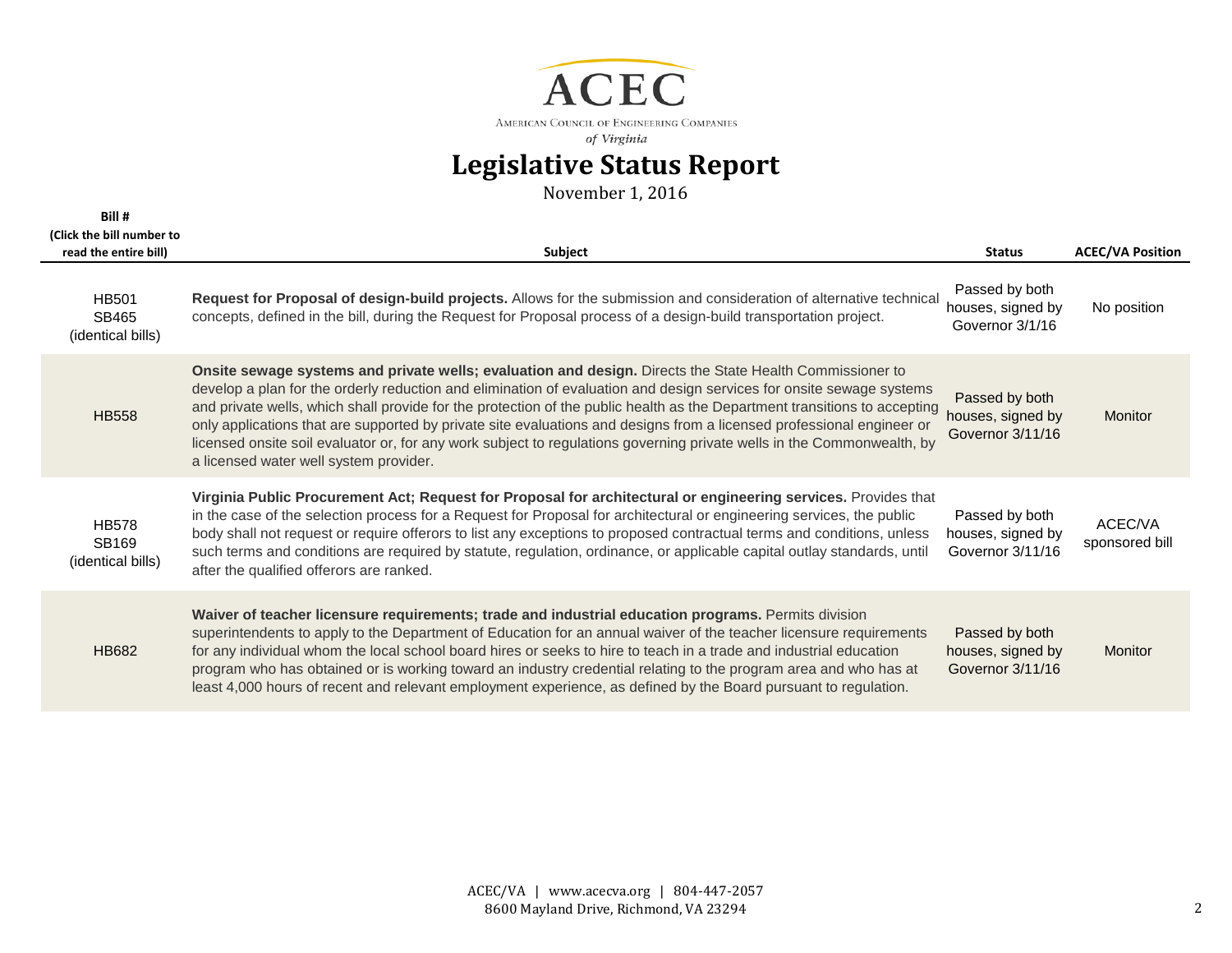

| Bill #                                             |                                                                                                                                                                                                                                                                                                                                                                                                                                                                                                                                                                                                                                                                                                                                                                                                                                                                                                                                                                                                                                                                                                                                    |                                                        |                         |
|----------------------------------------------------|------------------------------------------------------------------------------------------------------------------------------------------------------------------------------------------------------------------------------------------------------------------------------------------------------------------------------------------------------------------------------------------------------------------------------------------------------------------------------------------------------------------------------------------------------------------------------------------------------------------------------------------------------------------------------------------------------------------------------------------------------------------------------------------------------------------------------------------------------------------------------------------------------------------------------------------------------------------------------------------------------------------------------------------------------------------------------------------------------------------------------------|--------------------------------------------------------|-------------------------|
| (Click the bill number to<br>read the entire bill) | Subject                                                                                                                                                                                                                                                                                                                                                                                                                                                                                                                                                                                                                                                                                                                                                                                                                                                                                                                                                                                                                                                                                                                            | <b>Status</b>                                          | <b>ACEC/VA Position</b> |
|                                                    | Virginia Board for Asbestos, Lead, and Home Inspectors; licensing of home inspectors. Provides that                                                                                                                                                                                                                                                                                                                                                                                                                                                                                                                                                                                                                                                                                                                                                                                                                                                                                                                                                                                                                                |                                                        |                         |
| <b>HB741</b><br>SB453<br>(identical bills)         | beginning July 1, 2017, home inspectors must be licensed by the Virginia Board for Asbestos, Lead, and Home<br>Inspectors (the Board). The bill requires the Board to promulgate regulations to implement the provisions of the bill<br>effective no later than July 1, 2017, and exempts the Board's initial adoption of such regulations from the<br>Administrative Process Act (§ 2.2-4000 et seq.), with the exception that the Board must provide an opportunity for<br>public comment prior to adoption.                                                                                                                                                                                                                                                                                                                                                                                                                                                                                                                                                                                                                     | Passed by both<br>houses, signed by<br>Governor 3/1/16 | <b>Monitor</b>          |
| <b>HB786</b>                                       | Virginia Public Procurement Act; awards as a result of authorized enhancement or remedial<br>measures. Requires any enhancement or remedial measure authorized by the Governor under subsection C of § 2.2-<br>4310 for procurement by state agencies to include a compliance provision for the use of small, women-owned,<br>minority-owned, and service disabled veteran-owned businesses certified by the Department of Small Business and<br>Supplier Diversity. The bill requires that a contract be awarded in accordance with an award priority provided in such<br>enhancement or remedial measure if such priority business participated in and met the requirements of the<br>solicitation. If the contract cannot be awarded on this basis, the contract must be awarded to a qualified business in<br>accordance with the next established award priority, and so on until a contract is awarded on the basis of an<br>established priority. The bill provides that if no qualified priority businesses are participating, the procurement award<br>may be made without regard to the enhancement or remedial measure. | Passed by both<br>houses, signed by<br>Governor 4/1/16 | <b>Monitor</b>          |
| <b>HB823</b>                                       | Governmental agencies contracting for items listed on commercial activities list. Provides that any state<br>governmental agency that purchases goods or services from another governmental agency, including those found on<br>the commercial activities list, shall place the purchase orders for such goods and services on the Department of<br>General Services' central electronic procurement system. The bill requires institutions of higher education authorized<br>in accordance with the Restructured Higher Education Financial and Administrative Operations Act (§ 23.38.88 et<br>seq.) to provide government-to-government purchase order data through interface or integration with the Department<br>of General Services' central electronic procurement system. The bill also requires the Department of General<br>Services to publish on its central electronic procurement system website a government-to-government transaction<br>transparency report.                                                                                                                                                     | Passed by both<br>houses, signed by<br>Governor 4/1/16 | Support                 |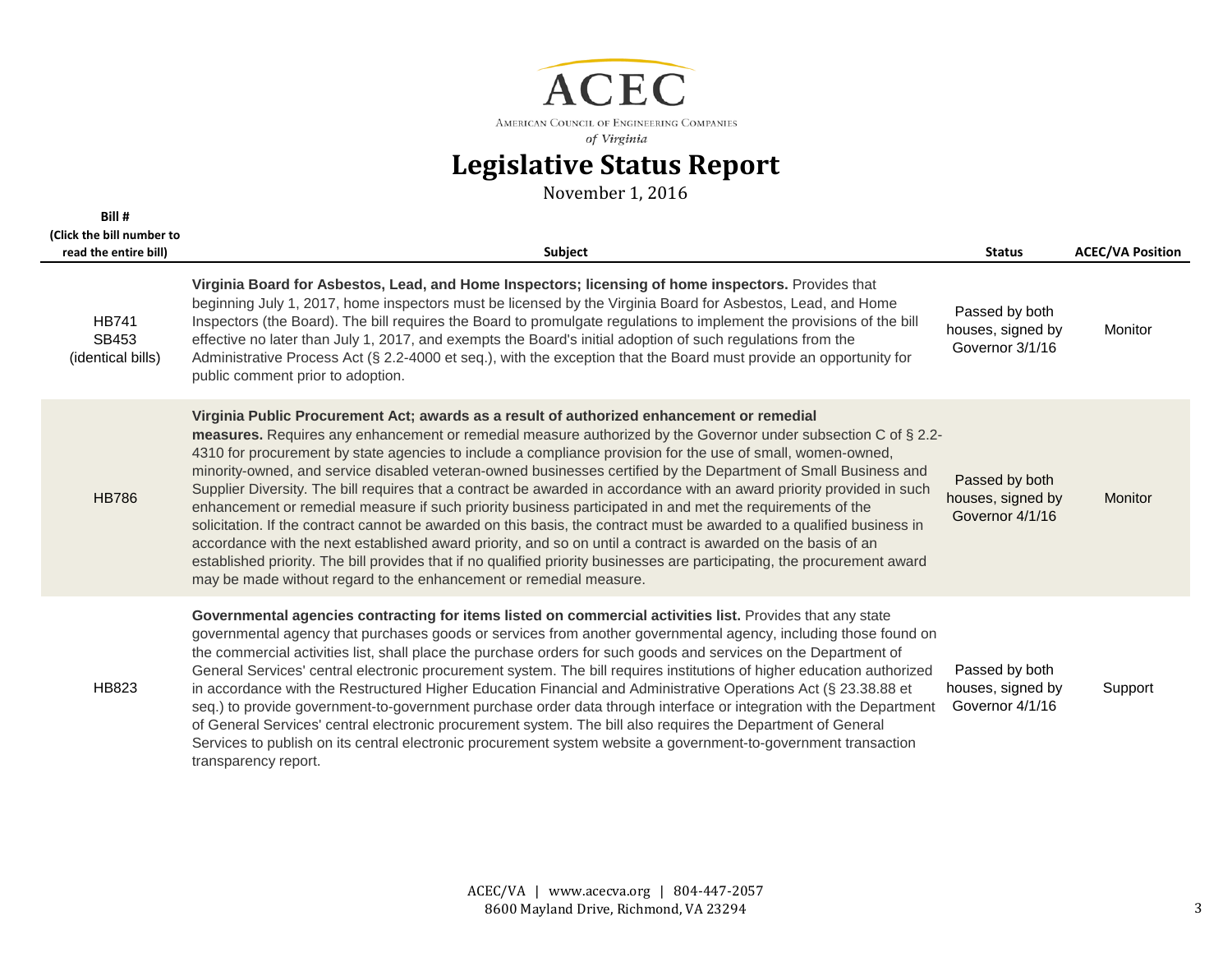

| Bill #                                             |                                                                                                                                                                                                                                                                                                                                                                                                                                                                                                                                                                                                                                                                                                                                                                                                                                                                                                                                                                                                                                                                                                                                                                                                                                                                                                                               |                                                         |                         |
|----------------------------------------------------|-------------------------------------------------------------------------------------------------------------------------------------------------------------------------------------------------------------------------------------------------------------------------------------------------------------------------------------------------------------------------------------------------------------------------------------------------------------------------------------------------------------------------------------------------------------------------------------------------------------------------------------------------------------------------------------------------------------------------------------------------------------------------------------------------------------------------------------------------------------------------------------------------------------------------------------------------------------------------------------------------------------------------------------------------------------------------------------------------------------------------------------------------------------------------------------------------------------------------------------------------------------------------------------------------------------------------------|---------------------------------------------------------|-------------------------|
| (Click the bill number to<br>read the entire bill) | Subject                                                                                                                                                                                                                                                                                                                                                                                                                                                                                                                                                                                                                                                                                                                                                                                                                                                                                                                                                                                                                                                                                                                                                                                                                                                                                                                       | <b>Status</b>                                           | <b>ACEC/VA Position</b> |
| <b>HB868</b><br>Incorporated into<br>HB1362        | Lobbyist reporting, the State and Local Government Conflict of Interests Act, and the General Assembly<br>Conflicts of Interests Act; annual filing of required disclosures; definition of gift; separate report of gifts;<br>definition of procurement transaction; technical amendments. Requires the disclosure forms filed by lobbyists<br>and persons subject to the conflict of interests acts to be filed annually. Lobbyists are required to file by July 1 for the<br>preceding 12-month period complete through the last day of April, and persons subject to the conflict of interests acts<br>are required to file on or before January 15. The bill also requires the Governor, Lieutenant Governor, and Attorney<br>General, members of the Governor's Cabinet, and members of the General Assembly to file on or before May 1 a<br>separate report of gifts received during the period beginning January 1 through adjournment of the regular session of<br>the General Assembly. Effective January 1, 2017, the bill removes from the Code the disclosure forms filed by<br>lobbyists and persons subject to the conflict of interests acts and requires the Virginia Conflict of Interest and Ethics<br>Advisory Council (Council) to prescribe the forms to be used to comply with disclosure requirements. | Passed by both<br>houses, signed by<br>Governor 5/16/16 | Monitor                 |
| <b>HB907</b>                                       | Virginia Public Procurement Act; term contracts for architectural and engineering services;<br>limitations. Grants an exemption from the monetary caps for architectural and engineering services to transportation<br>district commissions.                                                                                                                                                                                                                                                                                                                                                                                                                                                                                                                                                                                                                                                                                                                                                                                                                                                                                                                                                                                                                                                                                  | Passed by both<br>houses, signed by<br>Governor 3/7/16  | No position             |
| <b>HB1108</b>                                      | Virginia Public Procurement Act (VPPA) and contracting generally; use of experience modification factor in<br>contracting prohibited. Prohibits the use of any experience modification factor as a condition of any offeror's<br>eligibility to participate in a solicitation for construction. The bill includes the same prohibition for any contract or offer<br>to contract not covered by the VPPA. The bill also provides that it applies to any offer to contract as defined in the bill,<br>Invitation to Bid, or Request for Proposal for construction services issued on or after July 1, 2016. The bill defines<br>"experience modification factor."                                                                                                                                                                                                                                                                                                                                                                                                                                                                                                                                                                                                                                                               | Passed by both<br>houses, signed by<br>Governor 4/20/16 | Support                 |
| <b>HB1166</b><br><b>SB362</b><br>(identical bills) | Virginia Public Procurement Act; small purchase procedures; transportation-related construction. Provides<br>that a public body may establish small purchase procedures not requiring competitive sealed bids or competitive<br>negotiation for single or term contracts for transportation-related construction if the aggregate or sum of all phases is<br>not expected to exceed \$25,000.                                                                                                                                                                                                                                                                                                                                                                                                                                                                                                                                                                                                                                                                                                                                                                                                                                                                                                                                 | Passed by both<br>houses, signed by<br>Governor 4/1/16  | Monitor                 |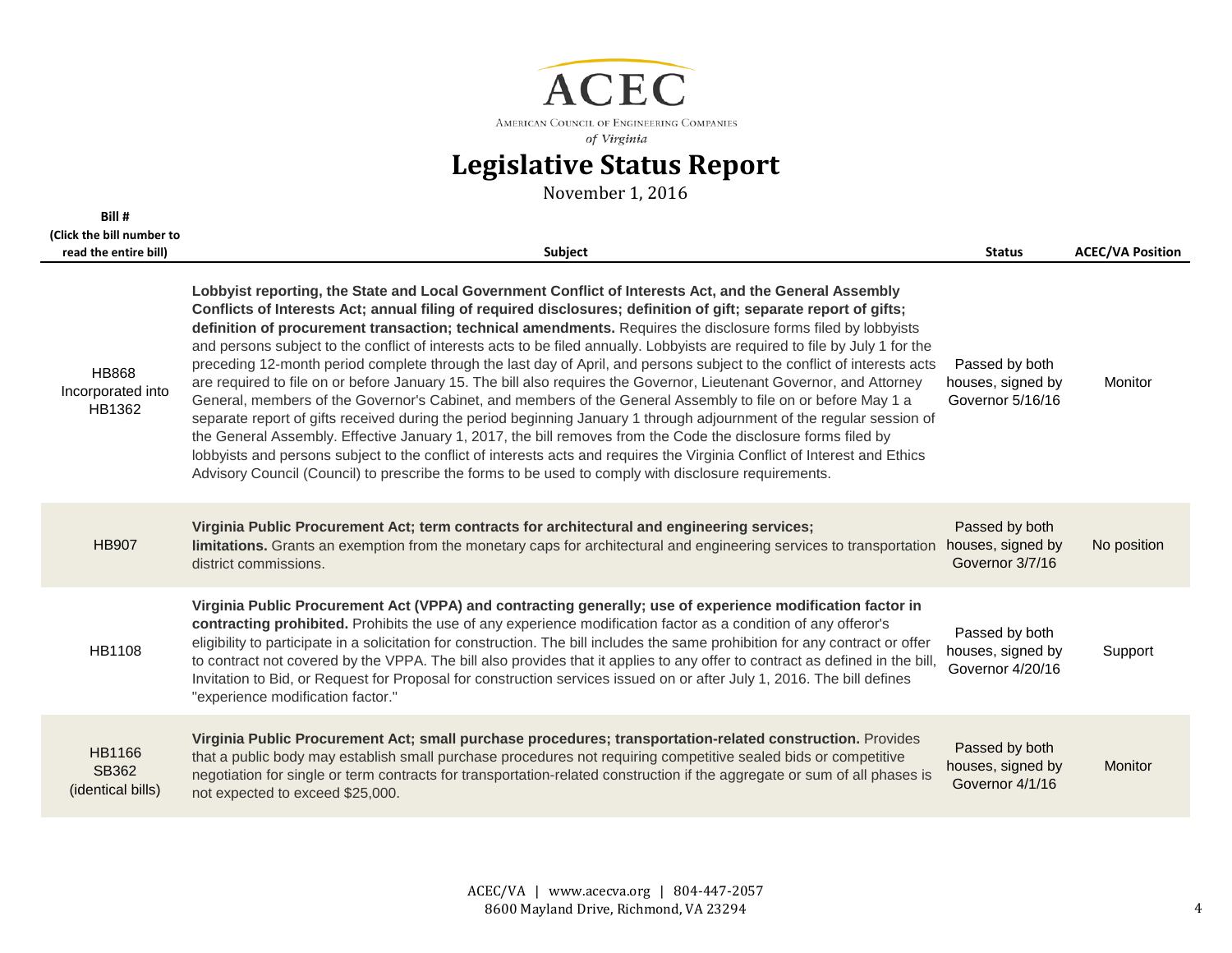

November 1, 2016

**Bill #** 

| (Click the bill number to<br>read the entire bill) | <b>Subject</b>                                                                                                                                                                                                                                                                                                                                                                                                                                                                                                                                                                                                                                                                                                                                                                                                                                                                                                                                                                                                                                                                                                                                                                                                                                                                                                                                                                                                                                                | <b>Status</b>                                           | <b>ACEC/VA Position</b> |
|----------------------------------------------------|---------------------------------------------------------------------------------------------------------------------------------------------------------------------------------------------------------------------------------------------------------------------------------------------------------------------------------------------------------------------------------------------------------------------------------------------------------------------------------------------------------------------------------------------------------------------------------------------------------------------------------------------------------------------------------------------------------------------------------------------------------------------------------------------------------------------------------------------------------------------------------------------------------------------------------------------------------------------------------------------------------------------------------------------------------------------------------------------------------------------------------------------------------------------------------------------------------------------------------------------------------------------------------------------------------------------------------------------------------------------------------------------------------------------------------------------------------------|---------------------------------------------------------|-------------------------|
|                                                    | Virginia Erosion and Stormwater Management Act; consolidation of programs; opt-out for certain localities;<br>penalties. Combines existing statutory programs relating to soil erosion and stormwater management, directing the<br>State Water Control Board (the Board) to permit, regulate, and control both erosion and stormwater runoff.                                                                                                                                                                                                                                                                                                                                                                                                                                                                                                                                                                                                                                                                                                                                                                                                                                                                                                                                                                                                                                                                                                                 | Passed by both<br>houses, signed by<br>Governor 4/20/16 | Monitor                 |
| HB1250<br>SB673<br>(identical bills)               | The bill requires any locality that operates a municipal separate storm sewer system (MS4) or a Virginia Stormwater<br>Management Program (VSMP) to adopt a Virginia Erosion and Stormwater Management Program (VESMP) that<br>regulates any land-disturbing activity that disturbs an area of 10,000 square feet or more, or 2,500 square feet or<br>more if in a Chesapeake Bay Preservation Area. A locality that lacks an MS4 and for which the Department of<br>Environmental Quality (DEQ) is currently administering a VSMP is required to (i) adopt such a VESMP, (ii) adopt such<br>a VESMP with DEQ conducting plan review and making recommendations on the compliance of each plan with<br>technical criteria, or (iii) continue to operate a separate Virginia Erosion and Sediment Control Program (VESCP) that<br>regulates any disturbance of 10,000 square feet or more and, in a Preservation Area, regulates a disturbance of<br>2,500 square feet or more and meets certain other requirements. Any eligible locality that chooses the third option is<br>to have a VSMP administered on its behalf by the Board for any land-disturbing activity that disturbs one acre or more<br>of land, including an activity that disturbs a smaller area but is part of a larger development that results in a<br>disturbance of one acre or more. Towns are afforded additional options in relation to the counties in which they are<br>located. |                                                         |                         |
|                                                    | The bill directs certain charges or penalties to the Stormwater Local Assistance Fund, which provides matching<br>grants to local governments for stormwater best management practices. Finally, the bill directs DEQ to evaluate fees<br>related to the consolidated Virginia Erosion and Stormwater Management Program and directs the Board to adopt                                                                                                                                                                                                                                                                                                                                                                                                                                                                                                                                                                                                                                                                                                                                                                                                                                                                                                                                                                                                                                                                                                       |                                                         |                         |

regulations to carry out the purposes of the bill, delaying the effective date of the bill until the later of July 1, 2017, or

30 days after the adoption of such regulations.